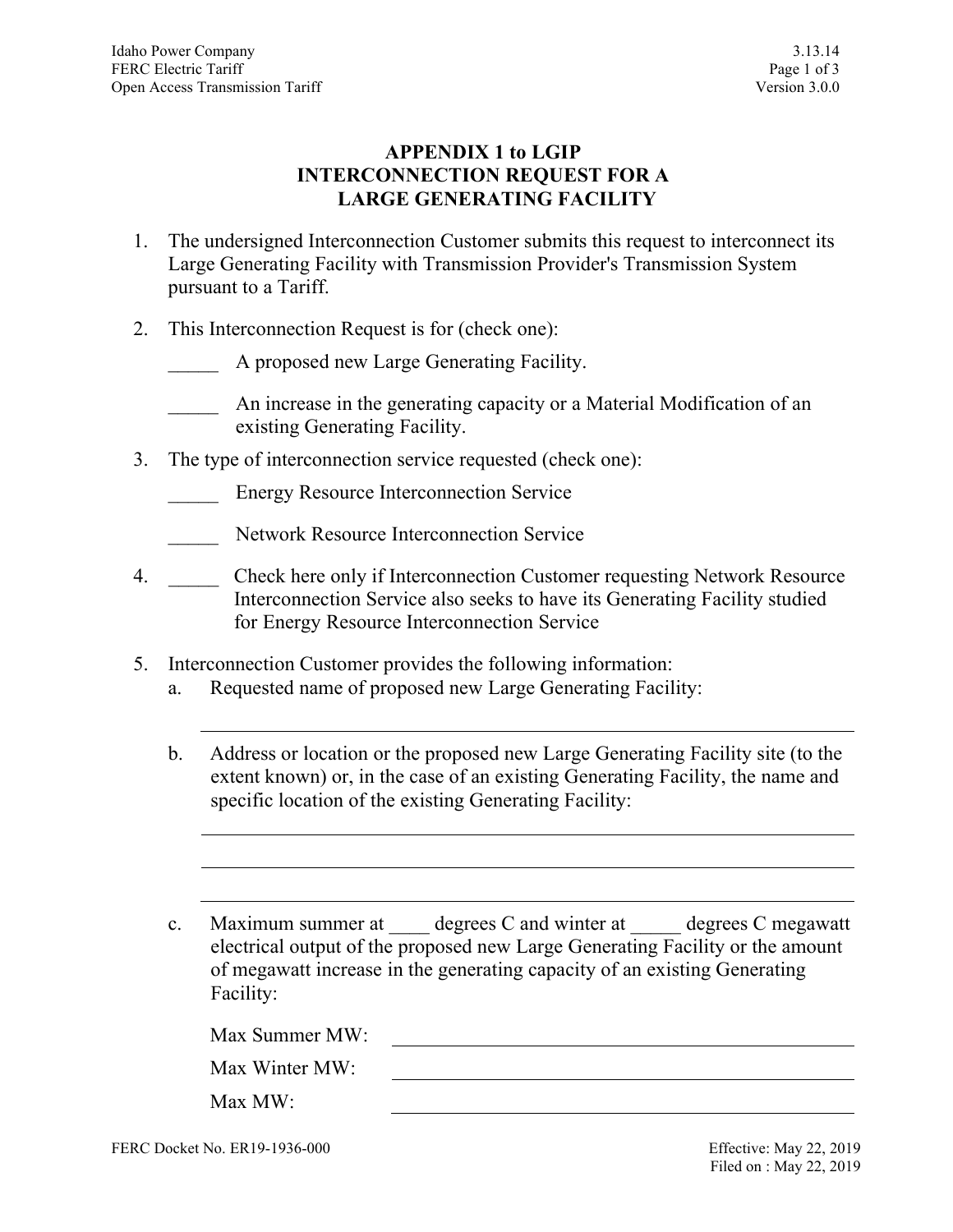d. General description of the equipment configuration:

| e.             | Commercial Operation Date (Month, Day, and Year): ______________________________                             |  |
|----------------|--------------------------------------------------------------------------------------------------------------|--|
| f.             | Name, address, telephone number, and e-mail address of Interconnection<br>Customer's contact person:         |  |
|                | Interconnection Customer:<br>the contract of the contract of the contract of the contract of the contract of |  |
|                | <b>Contact Name:</b>                                                                                         |  |
|                | Address:                                                                                                     |  |
|                | Telephone Number(s):                                                                                         |  |
|                | Fax:                                                                                                         |  |
|                |                                                                                                              |  |
|                | Email Address:<br>Approximate location of the proposed Point of Interconnection and                          |  |
|                | interconnection voltage:                                                                                     |  |
|                | Interconnection Customer Data (set forth in Attachment A)                                                    |  |
| g.<br>h.<br>i. | Primary frequency response operating range for electric storage resources.                                   |  |
|                | Requested capacity (in MW) of Interconnection Service (if lower than the                                     |  |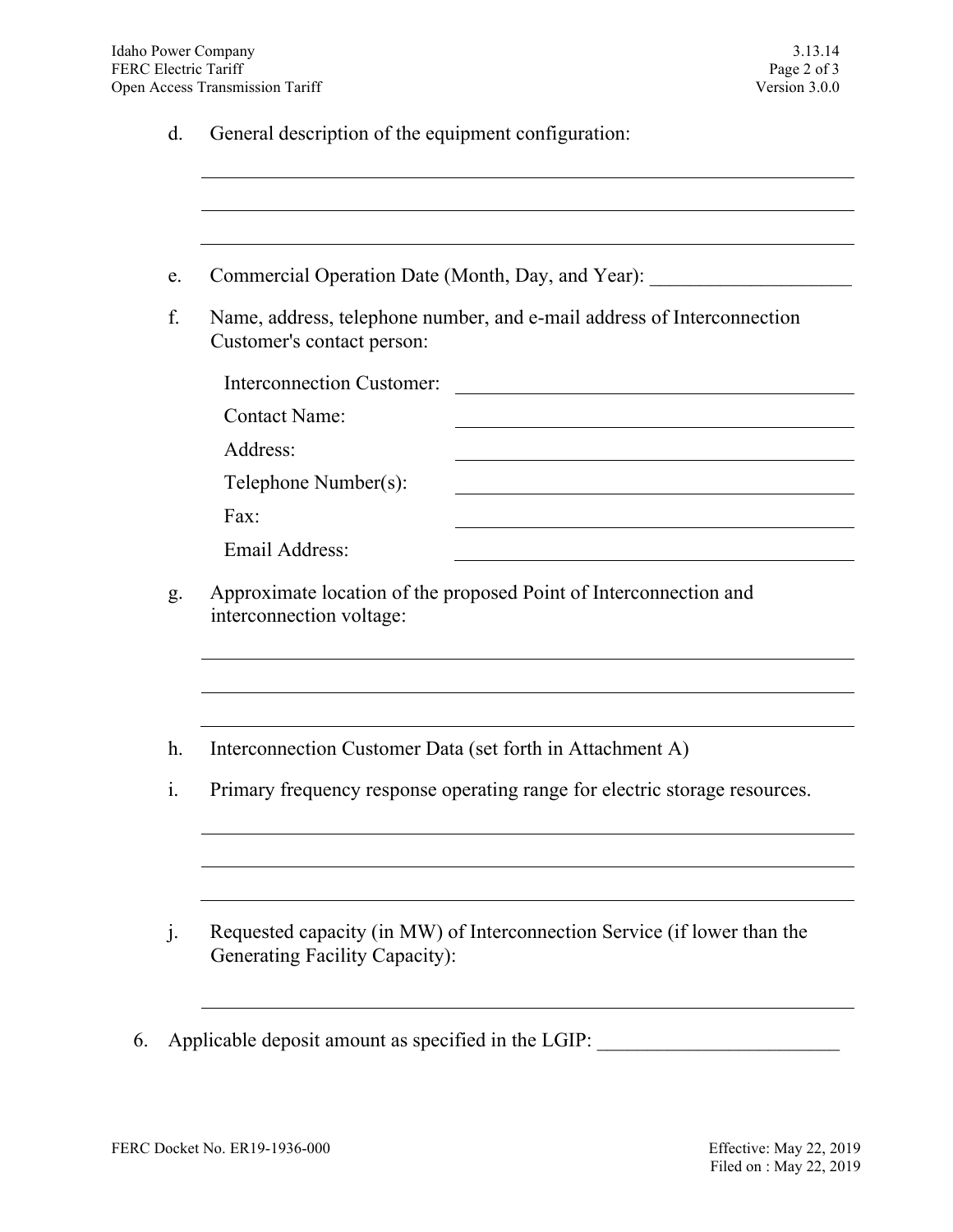- 7. Evidence of Site Control as specified in the LGIP (check one)
	- \_\_\_\_\_ Is attached to this Interconnection Request

Will be provided at a later date in accordance with this LGIP

8. This Interconnection Request shall be submitted to the representative indicated below:

| Designated Contact Person: Laura Nelson |
|-----------------------------------------|
| 1221 W. Idaho Street, Boise, ID 83702   |
| 208-388-2658                            |
| 208-388-5504                            |
| generatorinterconnection@idahopower.com |
|                                         |

9. Representative of Interconnection Customer to contact:

| <b>Interconnection Customer Contact:</b>          |  |
|---------------------------------------------------|--|
| Address:                                          |  |
| Telephone Number(s):                              |  |
| Fax:                                              |  |
| Email Address:                                    |  |
| 10. This Interconnection Request is submitted by: |  |
| Name of Interconnection Customer:                 |  |
| By $(signature)$ :                                |  |
| Title:                                            |  |

Date: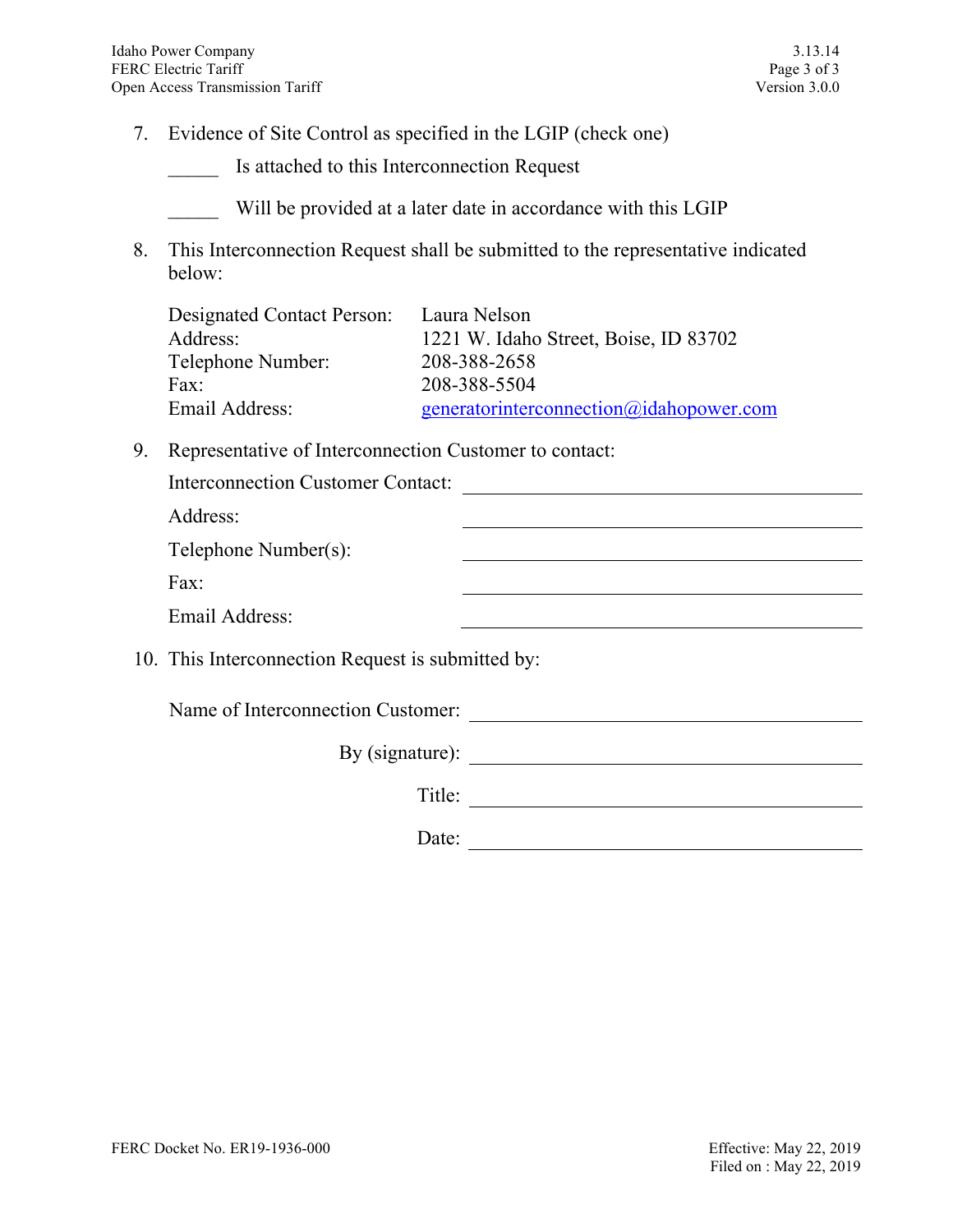# **Attachment A to Appendix 1 Interconnection Request**

# **LARGE GENERATING FACILITY DATA**

# **UNIT RATINGS**

| kVA                                                                        | $\circ$ F                                                                                                            | Voltage                                                                                                                                                                                                                                                                                                          |  |
|----------------------------------------------------------------------------|----------------------------------------------------------------------------------------------------------------------|------------------------------------------------------------------------------------------------------------------------------------------------------------------------------------------------------------------------------------------------------------------------------------------------------------------|--|
| Power Factor                                                               |                                                                                                                      |                                                                                                                                                                                                                                                                                                                  |  |
| Speed (RPM)                                                                | <u> 1980 - Johann Barn, mars ann an t-Amhain Aonaich an t-Aonaich an t-Aonaich ann an t-Aonaich ann an t-Aonaich</u> |                                                                                                                                                                                                                                                                                                                  |  |
| Connection (e.g., Wye)                                                     |                                                                                                                      |                                                                                                                                                                                                                                                                                                                  |  |
| <b>Short Circuit Ratio</b>                                                 |                                                                                                                      |                                                                                                                                                                                                                                                                                                                  |  |
|                                                                            |                                                                                                                      |                                                                                                                                                                                                                                                                                                                  |  |
|                                                                            |                                                                                                                      | $\mathbf{P}$<br><u> 1990 - Jan Barnett, franc</u>                                                                                                                                                                                                                                                                |  |
| Primary frequency response operating range for electric storage resources: |                                                                                                                      |                                                                                                                                                                                                                                                                                                                  |  |
| Minimum State of Charge:                                                   |                                                                                                                      | <u> 1989 - Johann Barbara, martxa a</u>                                                                                                                                                                                                                                                                          |  |
| Maximum State of Charge:                                                   |                                                                                                                      |                                                                                                                                                                                                                                                                                                                  |  |
| <b>COMBINED TURBINE-GENERATOR-EXCITER INERTIA DATA</b>                     |                                                                                                                      |                                                                                                                                                                                                                                                                                                                  |  |
| Inertia Constant, $H =$                                                    | <u> 1989 - Johann Barn, mars ar breis an t-</u>                                                                      | kW sec/kVA                                                                                                                                                                                                                                                                                                       |  |
|                                                                            |                                                                                                                      |                                                                                                                                                                                                                                                                                                                  |  |
|                                                                            |                                                                                                                      | REACTANCE DATA (PER UNIT-RATED KVA)                                                                                                                                                                                                                                                                              |  |
|                                                                            | <b>DIRECT AXIS</b>                                                                                                   | <b>QUADRATURE AXIS</b>                                                                                                                                                                                                                                                                                           |  |
| Synchronous – saturated                                                    | $X_{dv}$                                                                                                             | $X_{qv}$                                                                                                                                                                                                                                                                                                         |  |
| Synchronous – unsaturated                                                  | $X_{di}$                                                                                                             | $X_{qi}$<br>$\begin{array}{c} \begin{array}{c} \begin{array}{c} \begin{array}{c} \end{array} \\ \begin{array}{c} \end{array} \end{array} \end{array} \end{array} \end{array} \end{array} \begin{array}{c} \begin{array}{c} \begin{array}{c} \end{array} \\ \begin{array}{c} \end{array} \end{array} \end{array}$ |  |
| Transient - saturated                                                      | $X'_{dv}$                                                                                                            | $X'_{qv}$<br>$\overline{\phantom{a}}$                                                                                                                                                                                                                                                                            |  |
| Transient - unsaturated                                                    | $X_{di}$                                                                                                             | $X_{qi}$                                                                                                                                                                                                                                                                                                         |  |
| Subtransient - saturated                                                   | $X^{\prime\prime}$ <sub>dv</sub>                                                                                     |                                                                                                                                                                                                                                                                                                                  |  |
| Subtransient – unsaturated                                                 | $X^{\prime\prime}$ di                                                                                                | $X_{\text{q}i}$                                                                                                                                                                                                                                                                                                  |  |
| Negative Sequence – saturated                                              | $X2_v$                                                                                                               |                                                                                                                                                                                                                                                                                                                  |  |
| Negative Sequence - unsaturated                                            | $X2_i$                                                                                                               |                                                                                                                                                                                                                                                                                                                  |  |
| Zero Sequence - saturated                                                  | $X0_{v}$                                                                                                             |                                                                                                                                                                                                                                                                                                                  |  |
| Zero Sequence - unsaturated                                                | $X0_i$                                                                                                               |                                                                                                                                                                                                                                                                                                                  |  |
| Leakage Reactance                                                          | $Xl_m$                                                                                                               |                                                                                                                                                                                                                                                                                                                  |  |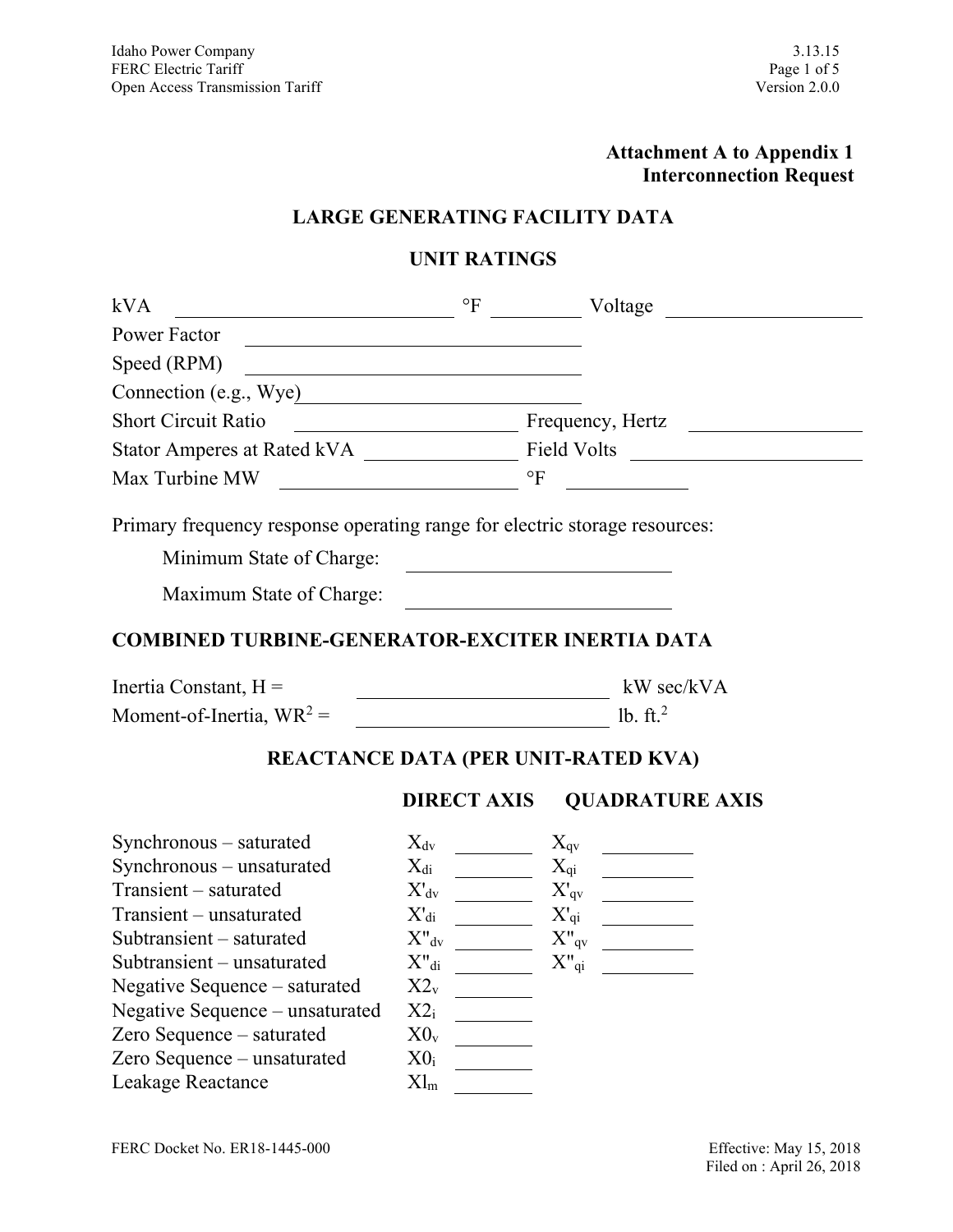### **FIELD TIME CONSTANT DATA (SEC)**

| Open Circuit                            | $T_{d0}$             | $\mathbf{q}_0$ |  |
|-----------------------------------------|----------------------|----------------|--|
| Three-Phase Short Circuit Transient     | $T_{d3}$             |                |  |
| Line to Line Short Circuit Transient    | $T'$ a2              |                |  |
| Line to Neutral Short Circuit Transient | $\Gamma_{A1}$        |                |  |
| <b>Short Circuit Subtransient</b>       | $\mathrm{T}"^{}_{d}$ | Tw             |  |
| Open Circuit Subtransient               | $T"$ <sub>do</sub>   | qo             |  |

### **ARMATURE TIME CONSTANT DATA (SEC)**

Three Phase Short Circuit  $T_{a3}$ Line to Line Short Circuit  $T_{a2}$  $\begin{tabular}{|c|c|c|c|} \hline \quad \quad & \quad \quad & \quad \quad & \quad \quad \\ \hline \quad \quad & \quad \quad & \quad \quad & \quad \quad \\ \hline \end{tabular}$ Line to Neutral Short Circuit  $T_{a1}$ 

NOTE: If requested information is not applicable, indicate by marking "N/A."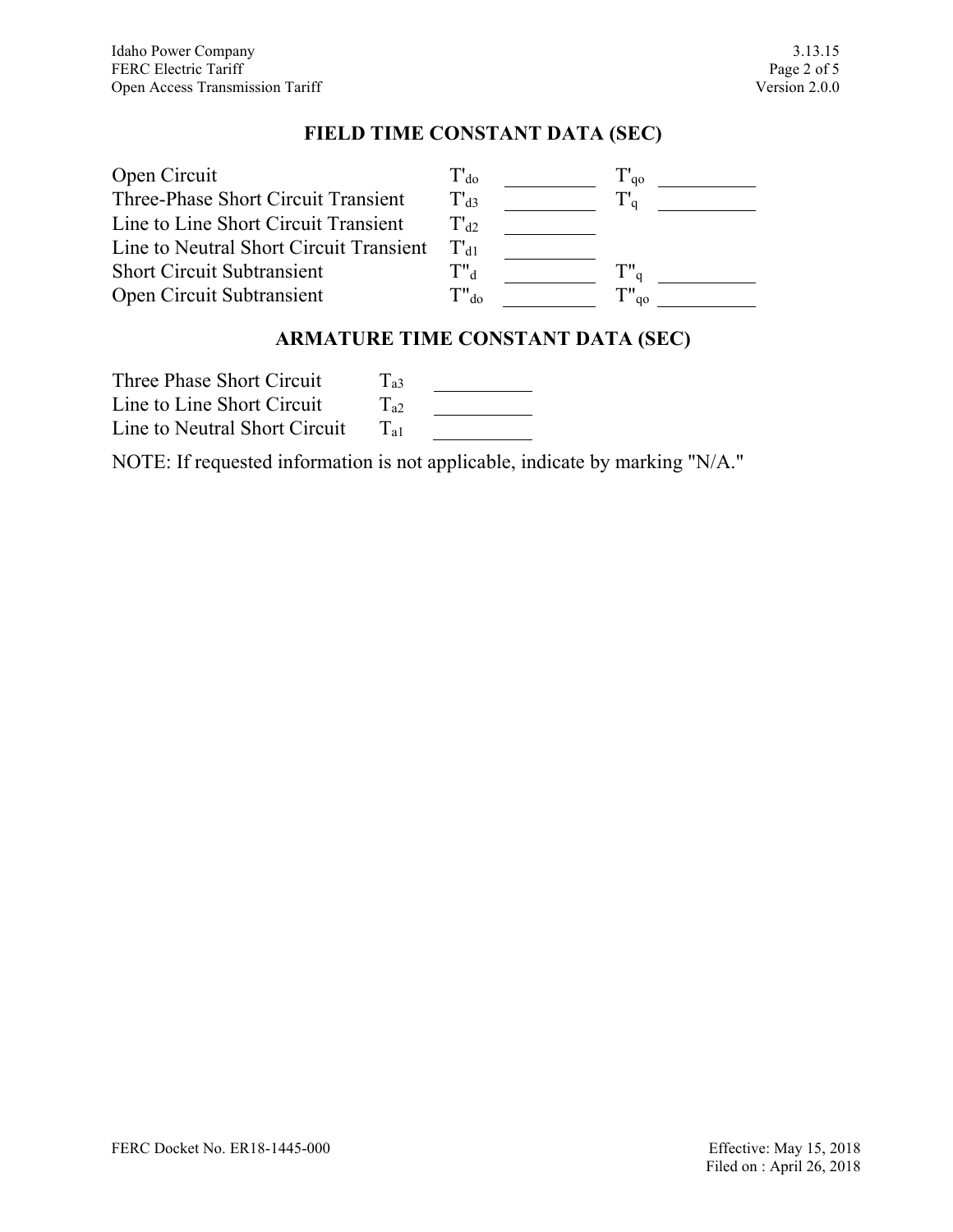#### **MW CAPABILITY AND PLANT CONFIGURATION LARGE GENERATING FACILITY DATA**

### **ARMATURE WINDING RESISTANCE DATA (PER UNIT)**

| Positive | $\rm R_{1}$ |  |
|----------|-------------|--|
| Negative | R2          |  |
| Zero     | $\rm R_{0}$ |  |

| Rotor Short Time Thermal Capacity $I_2^2 t =$             |      |      |                 |             |
|-----------------------------------------------------------|------|------|-----------------|-------------|
| Field Current at Rated kVA, Armature Voltage and $PF =$   |      |      | amps            |             |
| Field Current at Rated kVA and Armature Voltage, $0$ PF = |      |      | amps            |             |
| Three Phase Armature Winding Capacitance $=$              |      |      | microfarad      |             |
| Field Winding Resistance $=$                              | ohms |      | $\rm ^{\circ}C$ |             |
| Armature Winding Resistance (Per Phase) =                 |      | ohms |                 | $^{\circ}C$ |

### **CURVES**

Provide Saturation, Vee, Reactive Capability, Capacity Temperature Correction curves. Designate normal and emergency Hydrogen Pressure operating range for multiple curves.

# **GENERATOR STEP-UP TRANSFORMER DATA RATINGS**

| Capacity                                           |             | Self-cooled/Maximum Nameplate | kVA |
|----------------------------------------------------|-------------|-------------------------------|-----|
| Voltage Ratio<br>Generator Side                    | System side | Tertiary                      | kV  |
| <b>Winding Connections</b><br>Low V                | High V      | Tertiary V (Delta or Wye)     |     |
| Fixed Taps Available<br><b>Present Tap Setting</b> |             |                               |     |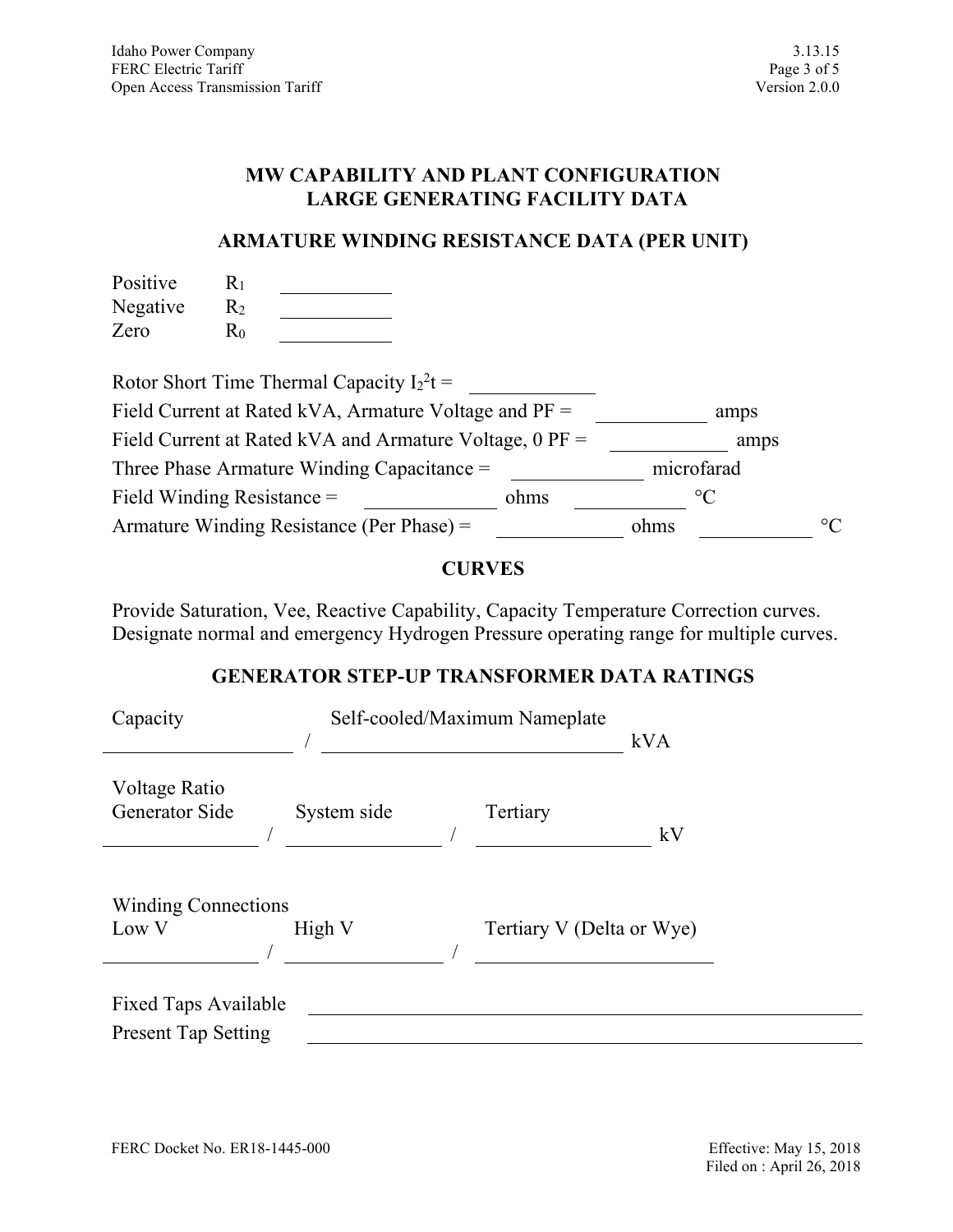### **IMPEDANCE**

| Positive | $Z_1$ (on self-cooled kVA rating) | X/R |
|----------|-----------------------------------|-----|
| Zero     | $Z_0$ (on self-cooled kVA rating) | X/R |

### **EXCITATION SYSTEM DATA**

Identify appropriate IEEE model block diagram of excitation system and power system stabilizer (PSS) for computer representation in power system stability simulations and the corresponding excitation system and PSS constants for use in the model.

### **GOVERNOR SYSTEM DATA**

Identify appropriate IEEE model block diagram of governor system for computer representation in power system stability simulations and the corresponding governor system constants for use in the model.

#### **WIND GENERATORS**

Number of generators to be interconnected pursuant to this Interconnection Request:

| Elevation:                                              | Single Phase | Three Phase |
|---------------------------------------------------------|--------------|-------------|
| Inverter manufacturer, model name, number, and version: |              |             |
|                                                         |              |             |

List of adjustable setpoints for the protective equipment or software:

**Note:** A completed General Electric Company Power Systems Load Flow (PSLF) data sheet or other compatible formats, such as IEEE and PTI power flow models, must be supplied with the Interconnection Request. If other data sheets are more appropriate to the proposed device, then they shall be provided and discussed at Scoping Meeting.